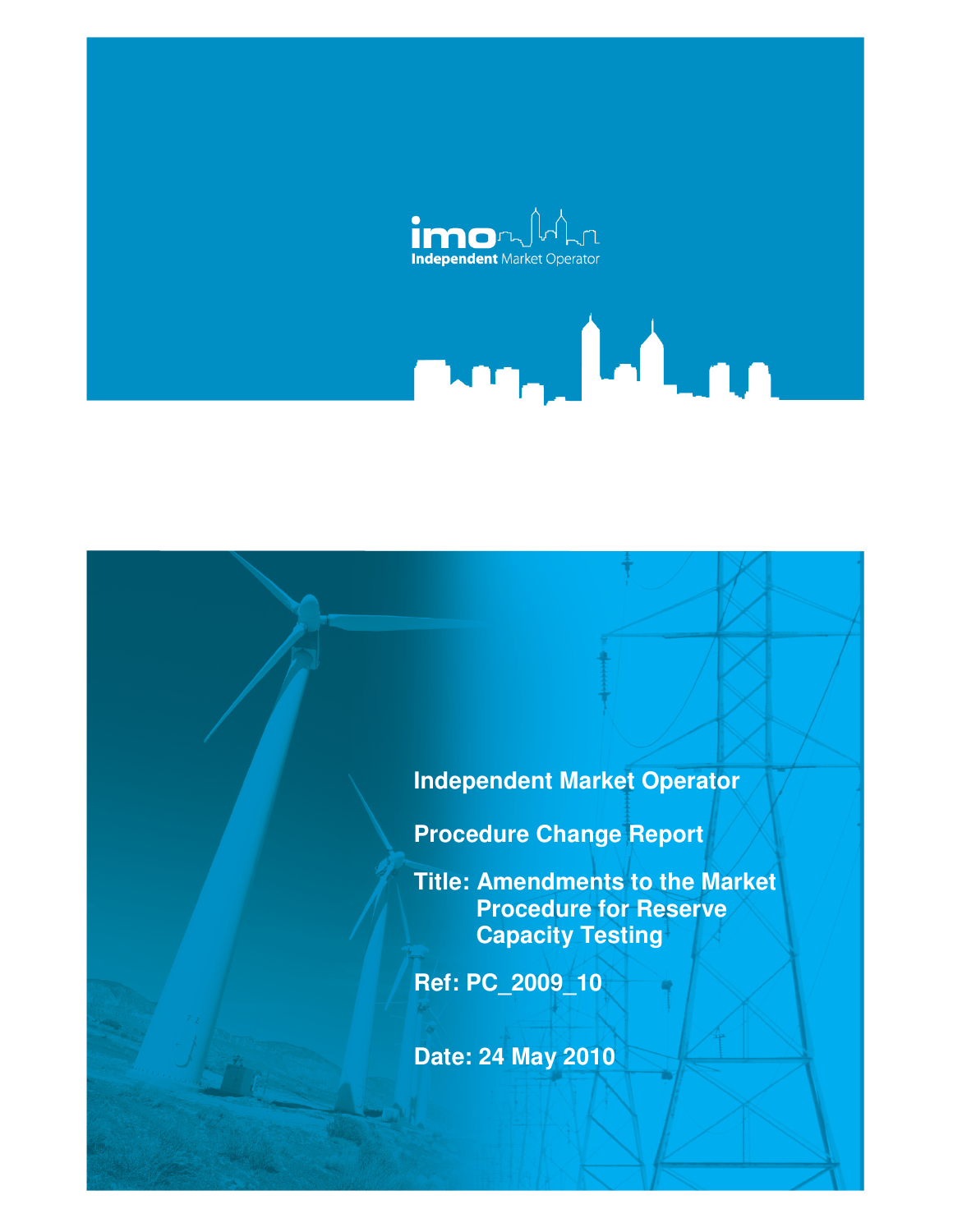# **CONTENTS**

| $\mathbf{1}$ .                                       |                                                                          |  |
|------------------------------------------------------|--------------------------------------------------------------------------|--|
| $2-$<br>2.1                                          |                                                                          |  |
| $3-$<br>3.1<br>3.1.1<br>3.1.2<br>3.1.3<br>3.2<br>3.3 |                                                                          |  |
| 4.1<br>4.2<br>4.3<br>4.4<br>4.5                      | Wholesale Market Rules, the Electricity Industry Act and Regulations  14 |  |
| 5.                                                   |                                                                          |  |
| 6.<br>6.1                                            |                                                                          |  |

#### **DOCUMENT DETAILS**

IMO Notice No.: PC\_2009\_10 Report Title: Procedure Change Report: Amendments to the Market Procedure for Reserve Capacity **Testing** Release Status: Public Confidentiality Status: Public domain Published in accordance with Market Rule 2.10.12

#### **Independent Market Operator**

Level 3, Governor Stirling Tower 197 St George's Terrace, Perth WA 6000 PO Box 7096, Cloisters Square, Perth WA 6850 Tel. (08) 9254 4300 Fax. (08) 9254 4399 Email: imo@imowa.com.au Website: www.imowa.com.au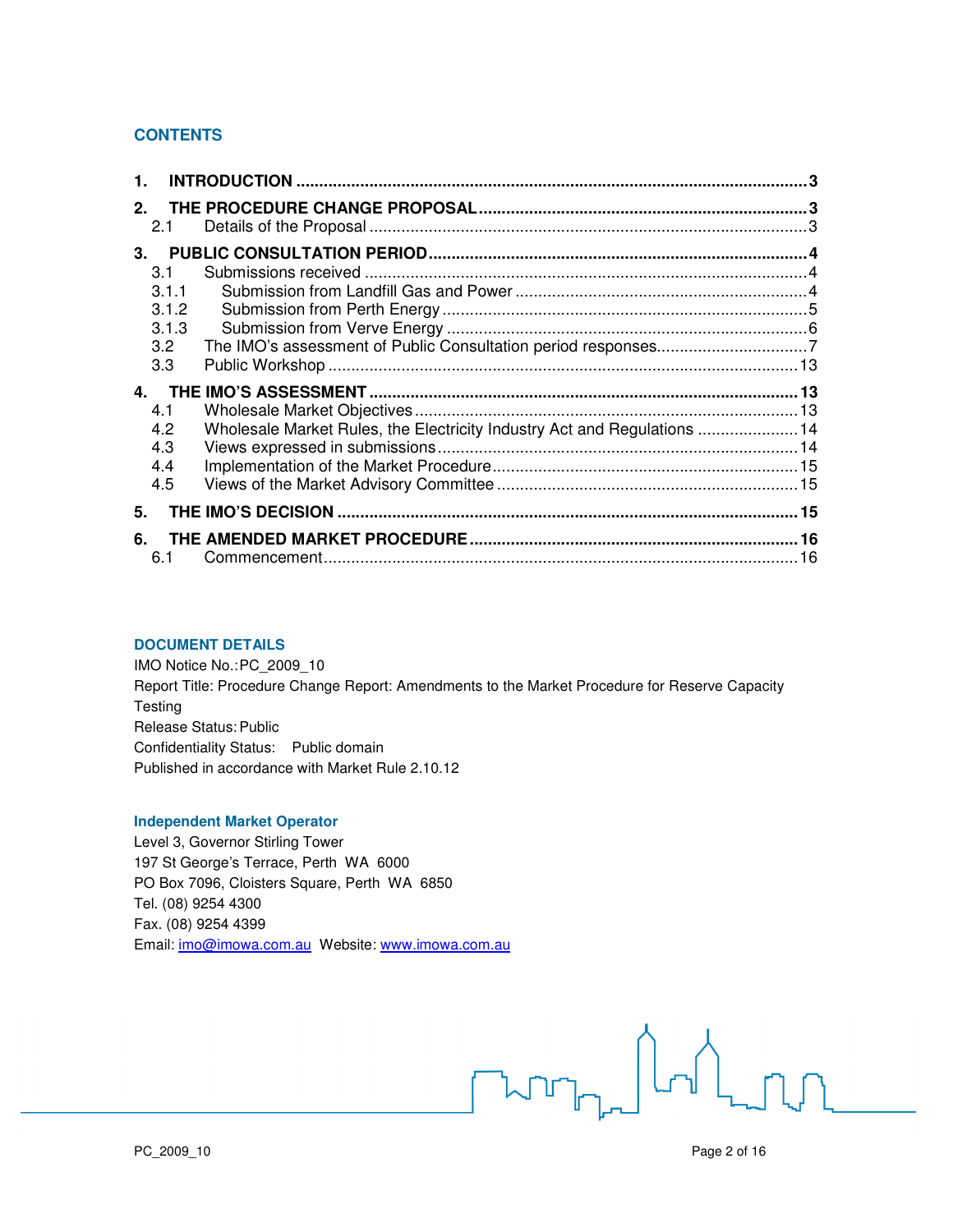# **1. INTRODUCTION**

On 4 January 2010, the Independent Market Operator (IMO) published a Procedure Change Proposal to amend the Market Procedure for Reserve Capacity Testing. The proposal has been processed according to the Procedure Change Process under clause 2.10 of the Wholesale Electricity Market Rules (Market Rules). This process adheres to the following timelines:



The key dates in processing this Procedure Change Proposal are:



This Procedure Change Report is published by the IMO in accordance with clause 2.10.12 of the Market Rules.

# **2. THE PROCEDURE CHANGE PROPOSAL**

## **2.1 Details of the Proposal**

Each year, the Independent Market Operator (IMO) is required to verify and test the operation of Facilities holding Capacity Credits to ensure that the Reserve Capacity Obligations of Market Participants are met.

The IMO noted that the proposed amendments to the Market Procedure for Reserve Capacity Testing will improve the process followed by the IMO when testing a Facility's ability to meet its Reserve Capacity Obligations. In particular the proposed amendments:

- define testing cycles and Temperature Dependence Curves (step 1.2);
- define how passes and fails of Reserve Capacity Tests are determined using the Temperature Dependence curve (step 1.7.4 -1.7.6); and

PC 2009 10 Page 3 of 16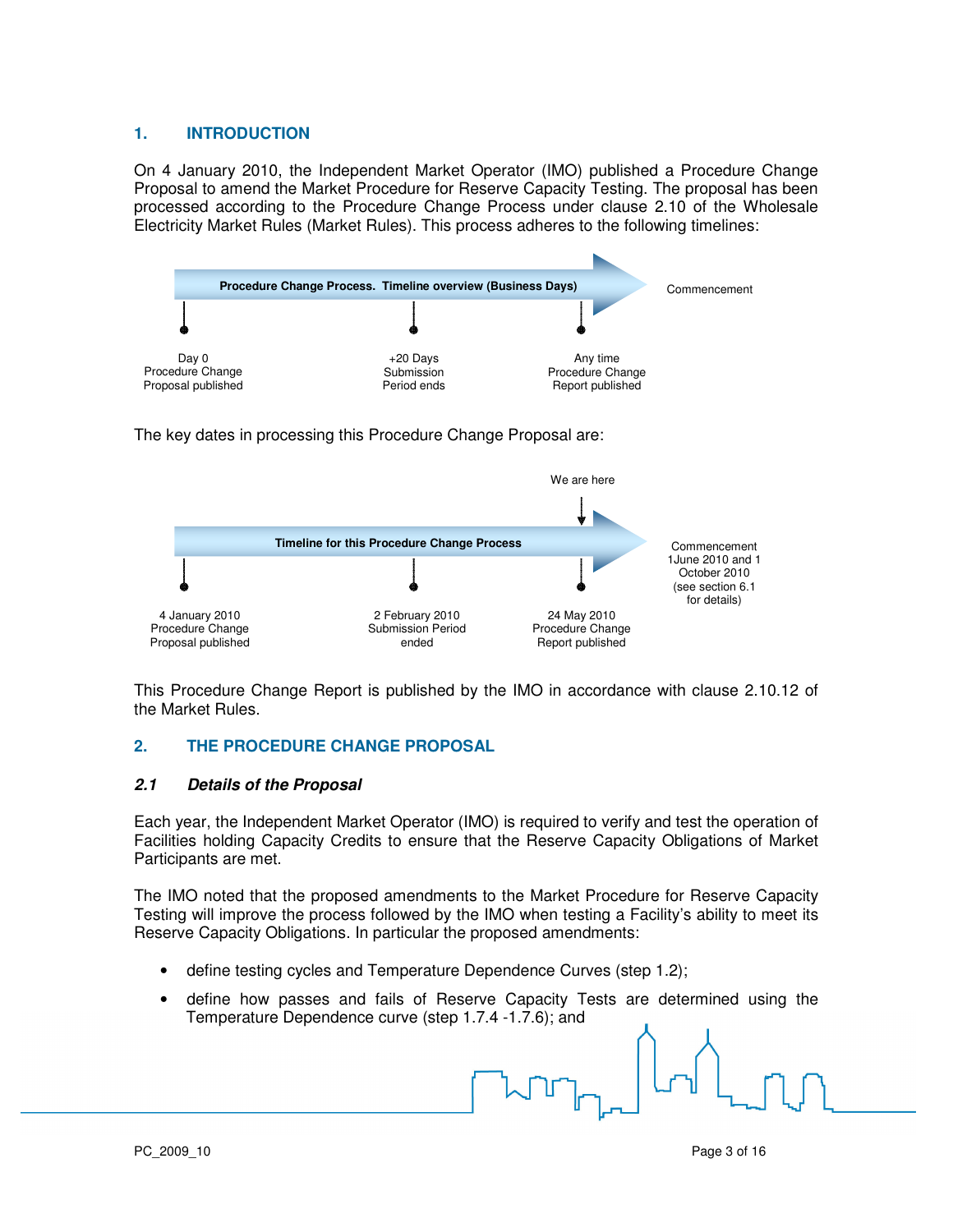• detail how the IMO measures temperature (step 1.8.2 -1.8.3).

To improve the integrity of the Market Procedure, the IMO also proposed:

- a number of minor and typographical amendments; and
- to include details relating to the Amending Rules and associated procedure steps resulting from Rule Change Proposal: Demand Side Management – Operational Issues (RC\_2008\_20). Please note that these changes will not constitute a part of the Market Procedure until commencement on 1 October 2010.

Ancillary to these changes, the IMO proposed a number of amendments to the Glossary and Defined Terms used in the Market Procedure.

# **3. PUBLIC CONSULTATION PERIOD**

## **3.1 Submissions received**

The public submission period was between 5 January 2010 and 2 February 2010. The IMO received submissions from Landfill Gas & Power (LGP), Perth Energy and Verve Energy during this period.

The details of the submissions received during the public submission period are summarised below. The full text of the submissions is available on the IMO website.

## **3.1.1 Submission from Landfill Gas and Power**

LGP was generally supportive of the Procedure Change Proposal. However LGP made the following comments and suggestions:

- Step 1- review the use of the punctuation;
- Step 1.6- interchange sub-step 5 and 6 and making the new sub-step 6 (current substep 5) contingent on there being a legitimate need to challenge the date;
- Step 1.6.2 and 1.6.8- LGP would prefer to see a reasonableness obligation placed on the IMO regarding the costs of the calibration;
- Step 1.7.1- a Market Generator is required to be tested twice a year including the winter period, when there is a considerably diminished threat to system integrity. In contrast, Curtailable Loads are required to be tested only once a year, during the winter period when it is least likely to be needed. While LGP accepts this in good faith, it seems that generators should only be tested once a year unless the IMO has reason to test twice;
- Step 1.8.1- the reference to step 1.7.6 should refer to 1.7.1 in order to correct a "normal" operation test" for ambient temperature. Ideally, step 1.7.6 would also acknowledge this condition as well;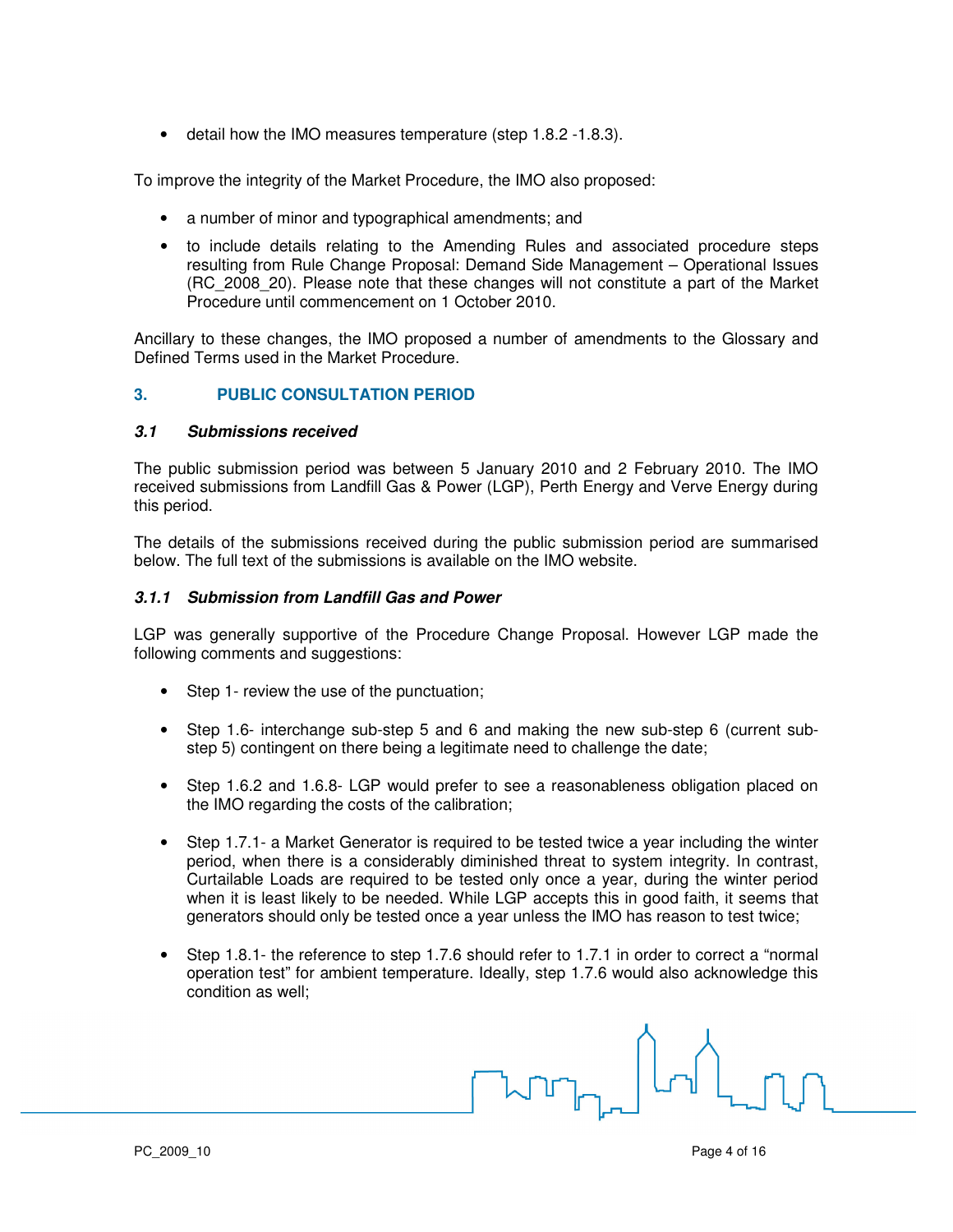- Step 1.7.5 (c)- LGP would prefer to see a reasonableness obligation that a nominated test date should have regard to the likelihood of the temperature being within specification so as to minimize costs (which could perhaps be included in sub-step7);
- Step 1.8.6- This is self-evident and insofar as it needs to be stated, should be included in the applicable clause;
- Step 1.8.10- delete "been";
- Step1.9.1 (b)- the word "failed" is inappropriate, as a Facility might not pass because its STEM submissions didn't merit it being called to operate at full output;
- Step 1.9.8 and 1.9.9- either eliminate the duplication (or harmonise the style) and harmonise with step 1.9.11;
- Step 1.9.14 (a)- reference may be incorrect and unnecessary;
- Step 1.9.15- remove the several clause references and simplify drafting;
- Step 1.9.16 (a)- reference may be incorrect and unnecessary;
- Step 1.10.3- delete "(either in all or in part"); and
- Step 1.12.2- delete "either in part of in total").

#### Wholesale Market Objectives

LGP considers that the IMO can be satisfied that PC 2009 10 is consistent with all the Wholesale Market Objectives.

#### **3.1.2 Submission from Perth Energy**

Perth Energy agrees that the Market Procedure needs updating to reflect the amendments to the Market Rules as a consequence of the commencement of RC\_2008\_20. They also agree with the intent of clarifying how to determine a pass or failure result with reference to temperature dependence curves.

Perth Energy considers that there may be potential to further clarify some aspects of the Market Procedure including:

- Step 1.7.5(b) The wording could be amended to read "The Facility will be deemed to have passed a Reserve Capacity Test if the output of the Facility is at/or above the output required....";
- Step 1.7.5(c) stipulating in the procedure the required temperature range of the temperature dependence curves to be submitted by Market Participants and clarifying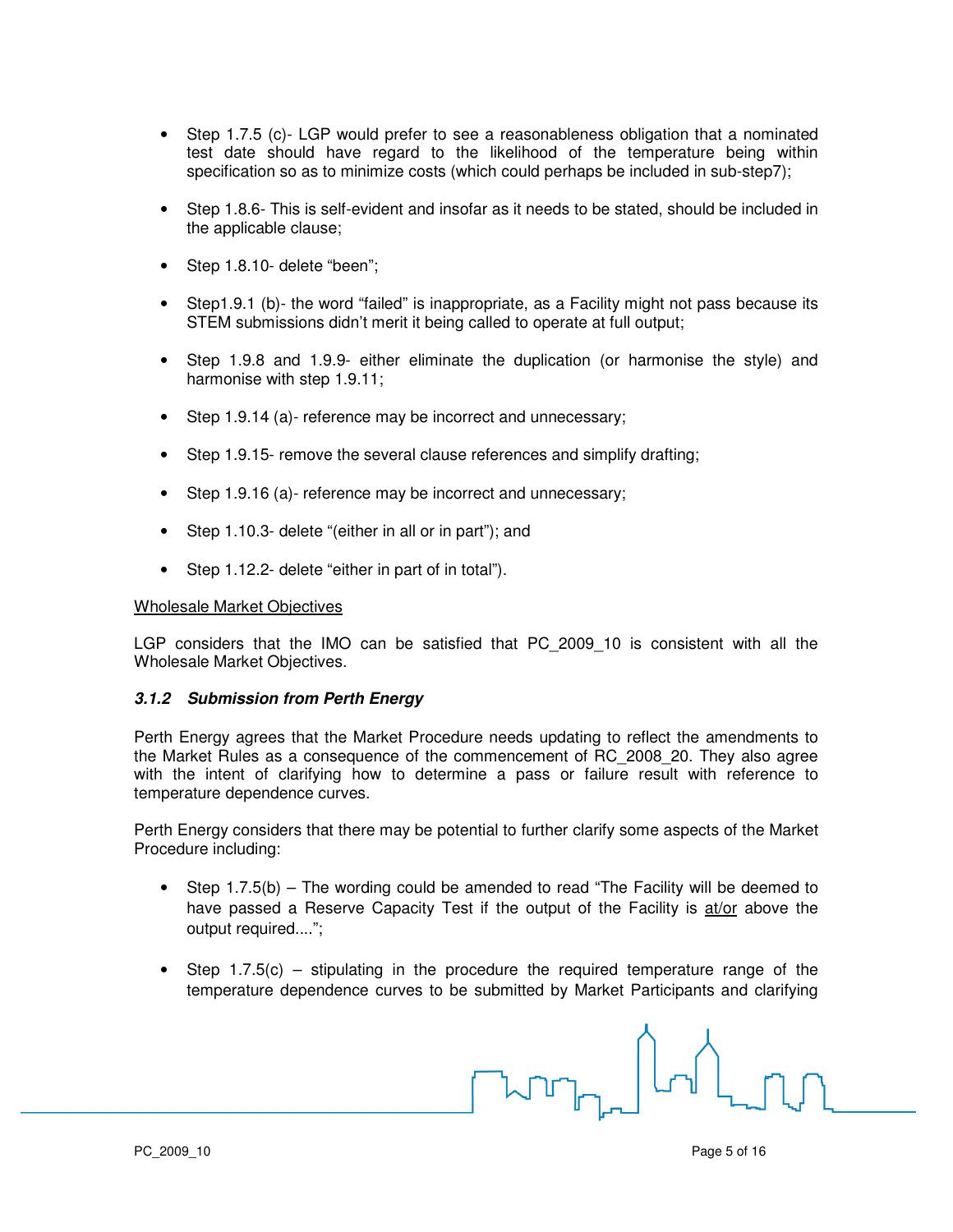that tests should not be performed if the ambient temperature is outside of the standardised temperature range of these curves; and

• Step 1.9.6 and 1.9.8 – Market Participants who fail the first test will have 5 Business Days less to identify and rectify any problem that may have causes the failure, ahead of being ordered to perform a re-test.

Perth Energy proposes that steps 1.9.6 and1.9.8 retain the original 5 Business Days for the IMO to determine the results of the test and communicate the results to the Market Participant. Perth Energy was concerned that changing the period to 10 Business Days could lead to unforseen consequences. Perth Energy was concerned about step 1.9.10 of the Market Procedure and clause 4.25.4 of the Market Rules, which require System Management re-test a Facility no earlier than 14 Business Days and no later than 28 Business Days after the first test (if failed).

Perth Energy notes that the proposed Market Procedure change would only allow a Market Participant 5 days to indentify and rectify any problem that may have caused the failure of the test. Alternatively Perth Energy suggested that the IMO could change the reference in step 1.9.10 so that it reflects a certain period after the time when the Market Participant is physically informed of the result of the first test. The second solution would also require an amendment to clause 4.25.4 of the Market Rules.

#### Wholesale Market Objectives

Perth Energy considers that the proposed changes incorporating the proposed amendments above support Wholesale Market Objectives (a), (b) and (c). Perth Energy considers the proposed change relating to the IMO's time frame for reporting results could have an adverse impact on the achievement of Market Objectives (a) and (b) unless the Procedure Change Proposal is modified further as proposed above.

Perth Energy does not consider the Procedure Change Proposal impacts on the achievement of Market Objectives (d) and (e).

## **3.1.3 Submission from Verve Energy**

Verve Energy supports the Procedure Change Proposal as it is consistent with current practices with respect to the procedure for Reserve Capacity Testing. However, Verve Energy notes that:

- Step 1.7.5 (b) and  $(c)$  it does not seem reasonable for a Facility to fail a test if the output is not higher than the highest point of the temperature dependence curve where the ambient temperature measured at site exceeds the largest value suppled in the temperature dependence curve;
- In general, there does not seem to be any ability for Market Participants to request a review of the IMO's decision, in relation to transcript or calculation of data errors;
- If step 1.75 (b) and (c) are to apply then there should be provisions in the procedure to allow the IMO to deem a test invalid; and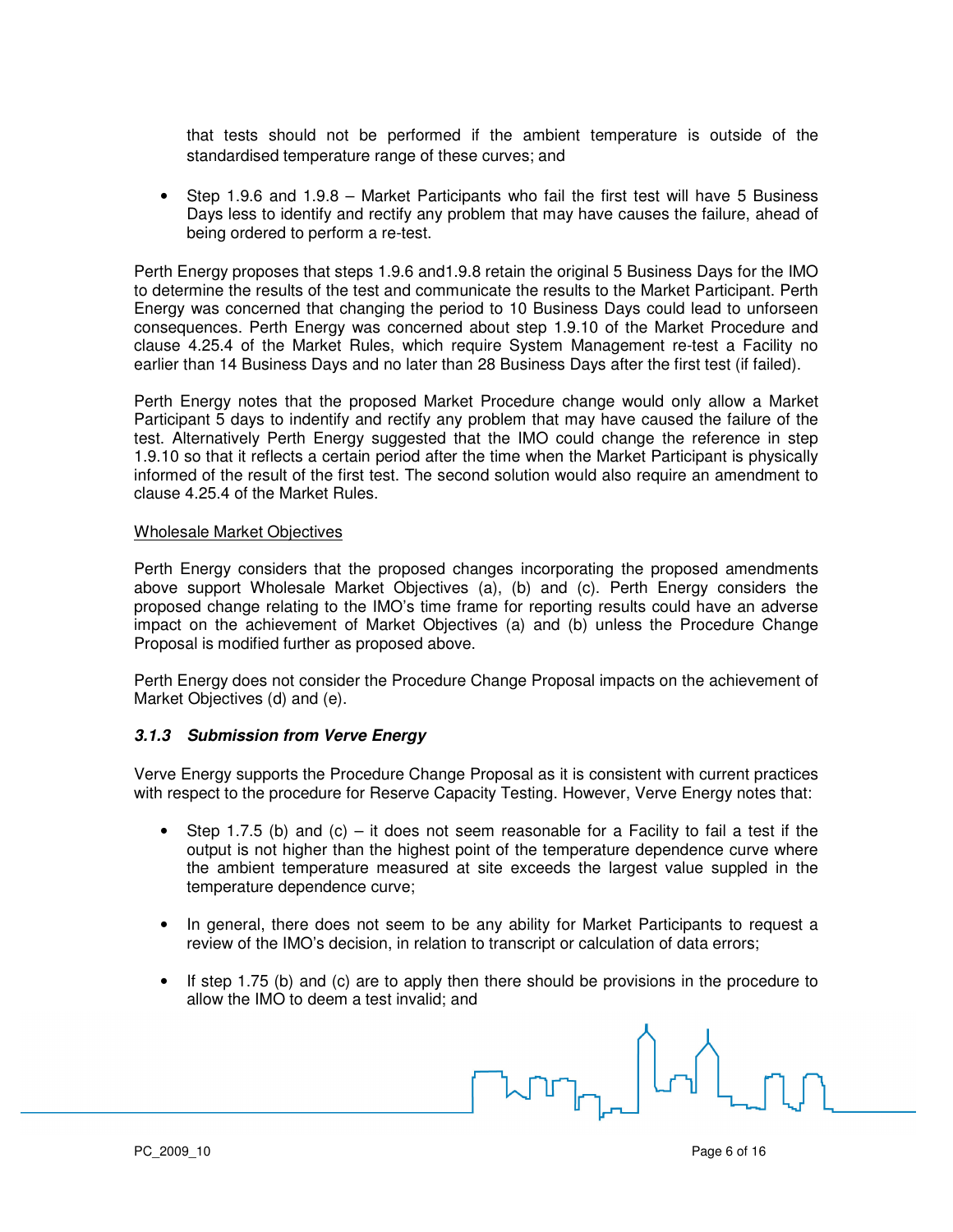• Determination of the Relevant Level continues to be based on ambient temperature considerations alone and does not account for potentially relevant weather factors and no allowance is made for uncertainty in the assessment.

#### Wholesale Market Objectives

Verve Energy considers that the proposed procedure change is consistent with all the Wholesale Market Objectives.

# **3.2 The IMO's assessment of Public Consultation period responses**

The IMO's response to each of the issues raised during the consultation period is presented in the table over the page.

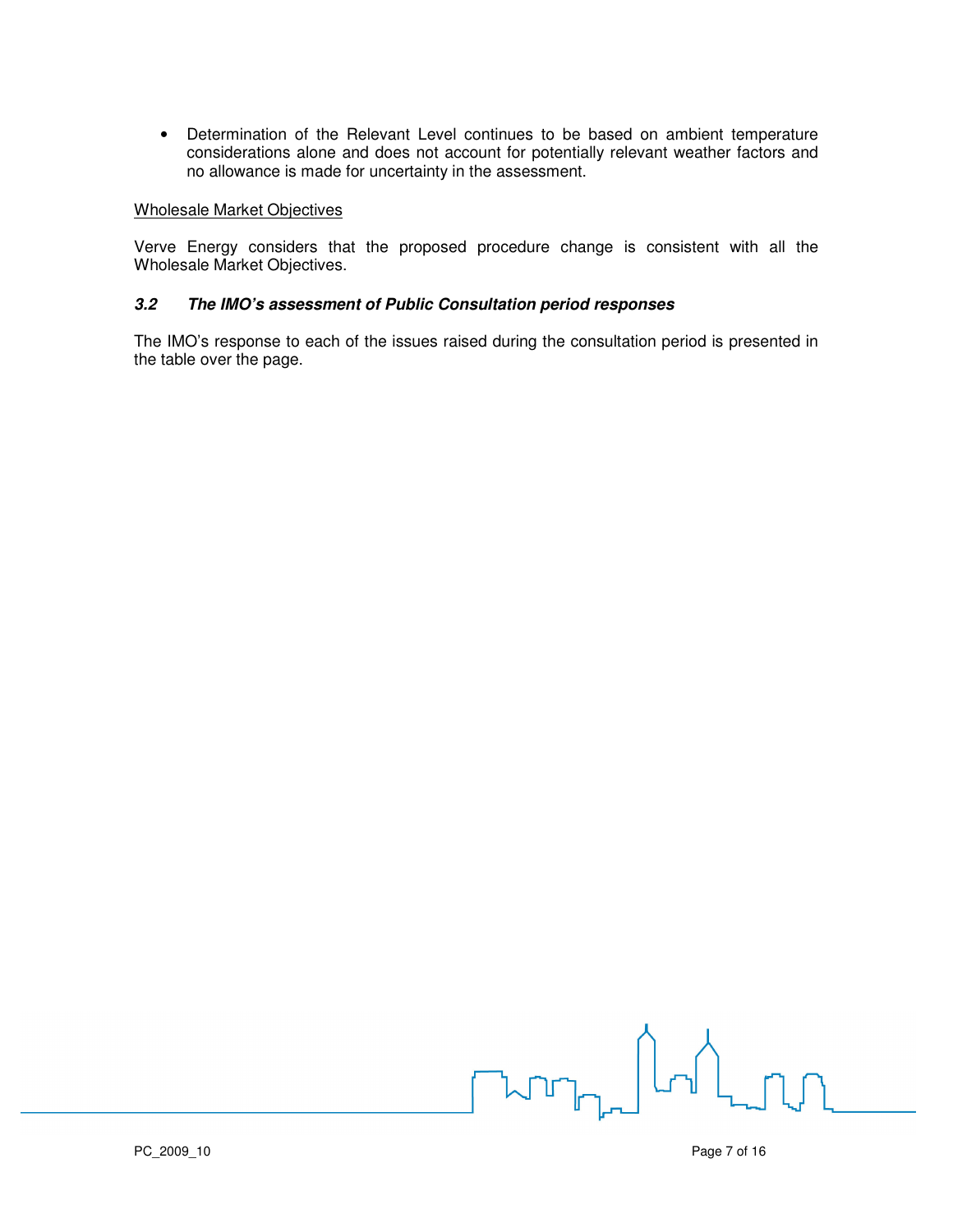| <b>Step of Procedure</b> | <b>Submitter</b> | <b>Comment/Change Requested</b>                                                                                              | <b>IMO's response</b>                                                                                                                                                                                                                                                                                                                                                                                                                                                                        |
|--------------------------|------------------|------------------------------------------------------------------------------------------------------------------------------|----------------------------------------------------------------------------------------------------------------------------------------------------------------------------------------------------------------------------------------------------------------------------------------------------------------------------------------------------------------------------------------------------------------------------------------------------------------------------------------------|
|                          | <b>LGP</b>       | Review the use of punctuation.                                                                                               | The punctuation has been reviewed and amended.                                                                                                                                                                                                                                                                                                                                                                                                                                               |
| 1.6                      | LGP              | Interchanging sub-steps 5 and 6 and<br>making new 6 contingent on there being<br>a legitimate need to challenge the date.    | Sub-steps 5 and 6 do not need to be interchanged. However,<br>sub-step 6 (b) has been amended to read:<br>"subject to step 1.6.5, propose another time which must be                                                                                                                                                                                                                                                                                                                         |
|                          |                  |                                                                                                                              | within 10 Business Days of the original request date."                                                                                                                                                                                                                                                                                                                                                                                                                                       |
| 1.6.2 and 1.6.8          | LGP              | reasonableness<br>Prefer<br>to<br>see<br>$\mathbf{a}$<br>obligation placed on the IMO regarding<br>the costs of calibration. | Testing is an important component of the Reserve Capacity<br>Mechanism with the accuracy of data being central to the<br>process. SCADA is only used by a small number of Market<br>Participants with regards to conducting tests, with many<br>choosing the alternative of using BOM station data.<br>Given the alternative option of using BOM data the costs of<br>calibration can be avoided. As such a reasonableness<br>obligation is not deemed to be required as Market Participants |
|                          |                  |                                                                                                                              | can make their own business decisions around the use of this<br>information for calibration purposes.                                                                                                                                                                                                                                                                                                                                                                                        |
| 1.7.1                    | LGP              | Generators should only be tested once a<br>year unless the IMO has reason for<br>suspicion.                                  | Clause 4.25.1 of the Market Rules requires the IMO to take<br>steps to verify that Facilities providing Capacity Credits can<br>operate at its maximum Reserve Capacity Obligation Quantity<br>at least once during both the Summer (1 October to 31 March)<br>and Winter (1 April to 30 September) Testing Periods. The<br>Market Procedure is consistent with the provisions in the<br>Market Rules.                                                                                       |
|                          |                  |                                                                                                                              | There is a reduced threat to system integrity during the winter<br>period but addressing this is outside the scope of the<br>Procedure Change Proposal.                                                                                                                                                                                                                                                                                                                                      |
| $1.7.5$ (b)              | Perth Energy     | Should<br>"The<br>Facility<br>will<br>be<br>read                                                                             | The Market Procedure has been amended to include this                                                                                                                                                                                                                                                                                                                                                                                                                                        |

 $\begin{picture}(180,40) \put(0,0){\line(1,0){10}} \put(10,0){\line(1,0){10}} \put(10,0){\line(1,0){10}} \put(10,0){\line(1,0){10}} \put(10,0){\line(1,0){10}} \put(10,0){\line(1,0){10}} \put(10,0){\line(1,0){10}} \put(10,0){\line(1,0){10}} \put(10,0){\line(1,0){10}} \put(10,0){\line(1,0){10}} \put(10,0){\line(1,0){10}} \put(10,0){\line($ 

PC\_2009\_10 Page 8 of 16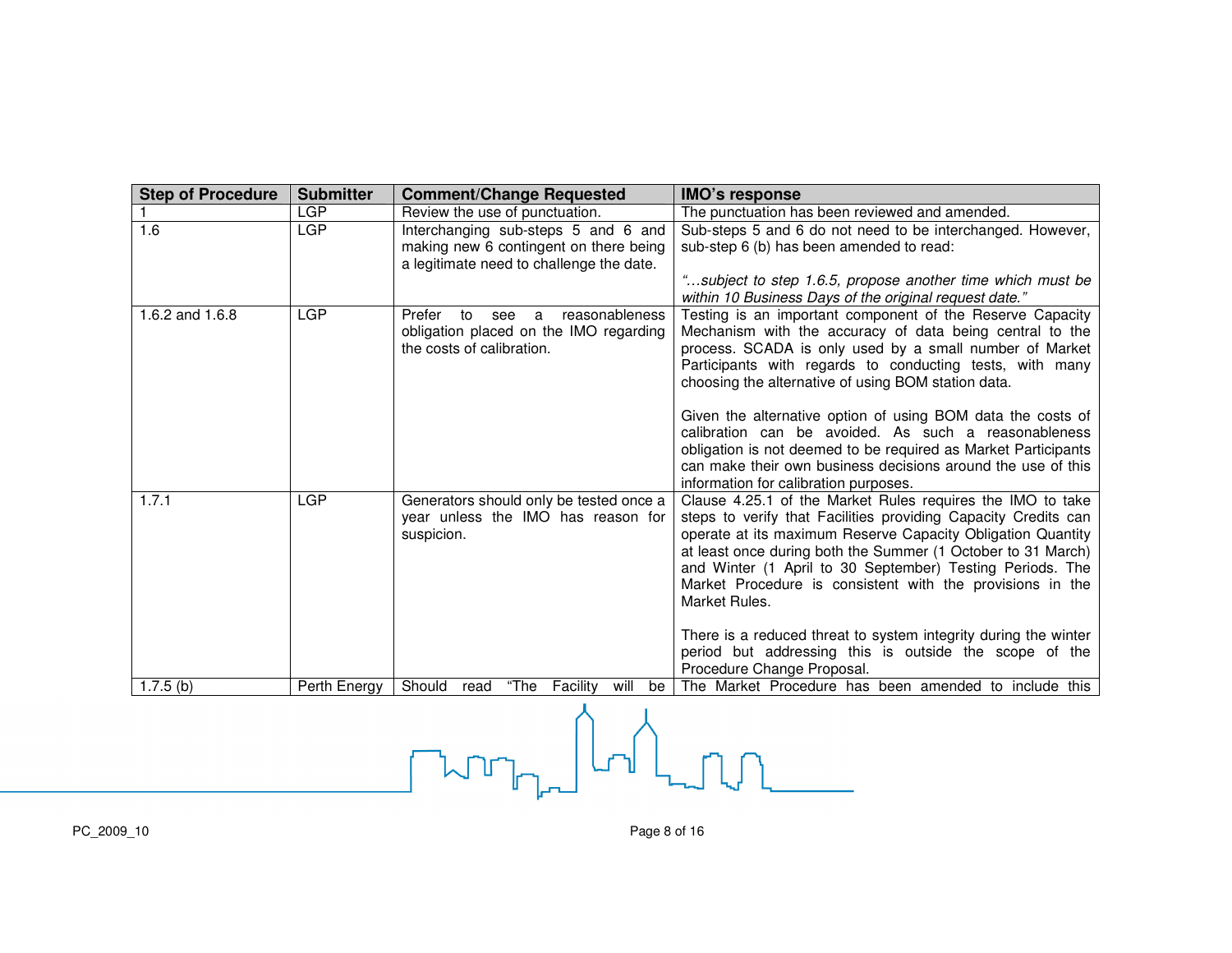| <b>Step of Procedure</b> | <b>Submitter</b> | <b>Comment/Change Requested</b>                                                                                                                                                                      | <b>IMO's response</b>                                                                                                                                                                                                                                                                                                                                                                                                                                                                                                                                                                                                                         |
|--------------------------|------------------|------------------------------------------------------------------------------------------------------------------------------------------------------------------------------------------------------|-----------------------------------------------------------------------------------------------------------------------------------------------------------------------------------------------------------------------------------------------------------------------------------------------------------------------------------------------------------------------------------------------------------------------------------------------------------------------------------------------------------------------------------------------------------------------------------------------------------------------------------------------|
|                          |                  | deemed to have passed a Reserve                                                                                                                                                                      | suggestion.                                                                                                                                                                                                                                                                                                                                                                                                                                                                                                                                                                                                                                   |
|                          |                  | Capacity Test of the output of the                                                                                                                                                                   |                                                                                                                                                                                                                                                                                                                                                                                                                                                                                                                                                                                                                                               |
|                          |                  | Facility is at or above output required"                                                                                                                                                             |                                                                                                                                                                                                                                                                                                                                                                                                                                                                                                                                                                                                                                               |
| $1.7.5$ (b)              | Verve<br>Energy  | doesn't seem reasonable that a<br>Facility will not pass a Reserve Capacity<br>Test if the output is not higher than the<br>highest point of the<br>temperature<br>dependence curve.                 | The Reserve Capacity testing regime is ensures that the WEM<br>has reliable capacity and as such a facility cannot pass a test if<br>it is unclear whether the Facility can provide capacity at a level<br>equivalent to its Capacity Credits at 41°C.<br>It would not be appropriate to fail or not pass a Facility as part<br>of one of the two formal tests required under section 4.25 of<br>the Market Rules if the temperature was at an extremely<br>unlikely temperature.                                                                                                                                                             |
|                          |                  |                                                                                                                                                                                                      | Therefore, the procedure has been amended to allow testing to<br>only be conducted between 0-45°C otherwise the test will be<br>deemed invalid (new steps 1.9.16 to 1.9.20). However, it is still<br>the Market Participant's choice to provide a temperature<br>dependence curve with a smaller temperature range.                                                                                                                                                                                                                                                                                                                           |
| 1.7.5(c)                 | Verve<br>Energy  | It's not reasonable for a Facility to fail a<br>test if<br>the<br>lower bound of the<br>temperature dependence curve ends at<br>10°C and the ambient temperature in the<br>test was lower than 10°C. | The aim of Reserve Capacity testing is to ensure capacity at<br>41°C is available. If the temperature is less than the minimum<br>Temperature Dependence Curve, there could be an unknown<br>factor which would mean to run at a lower temperature would<br>require a much higher output. The IMO needs to ensure that<br>the capacity will be available at 41°C and can only do so if a<br>curve exists. The IMO considers that the temperature range of<br>0°- 45°C for testing should enable a Market Participant to<br>quantify the risks to its Capacity Credit allocation if it submits a<br>de-rate curve less than the testing range. |
| 1.7.5(c)                 | Perth Energy     | Preferable to stipulate in the procedure<br>the required temperature range of the                                                                                                                    | Clause 4.12.3 of the Market Rules state that capacity must be<br>available at all times, therefore the IMO is reluctant to define a                                                                                                                                                                                                                                                                                                                                                                                                                                                                                                           |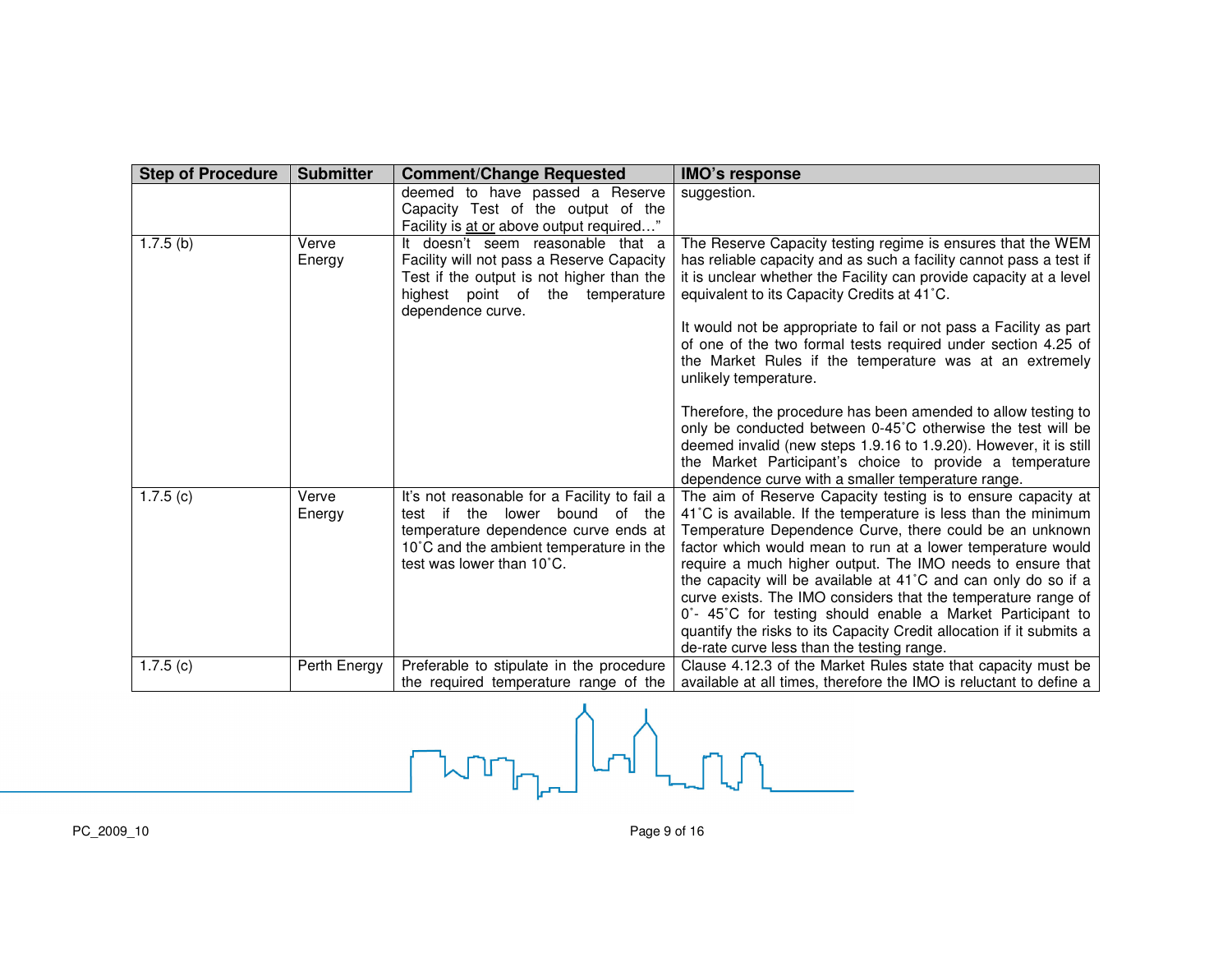| <b>Step of Procedure</b> | <b>Submitter</b> | <b>Comment/Change Requested</b>                                                  | <b>IMO's response</b>                                                                                                     |
|--------------------------|------------------|----------------------------------------------------------------------------------|---------------------------------------------------------------------------------------------------------------------------|
|                          |                  | temperature<br>dependent<br>curves                                               | specific temperature range in the Market Procedure. Instead                                                               |
|                          |                  | submitted by Market Participants and                                             | the Market Procedure has been amended to include new steps                                                                |
|                          |                  | clarify that tests should<br>not<br>be                                           | 1.9.16 to 1.9.20. These steps clarify that all tests performed                                                            |
|                          |                  | performed if the ambient temperature is                                          | outside of the 0-45°C range will be deemed invalid but Market                                                             |
|                          |                  | outside of the standardised temperature                                          | Participants may submit any temperature range.                                                                            |
|                          |                  | of these curves.                                                                 |                                                                                                                           |
| 1.7.5(c)                 | Perth Energy     | It seems anomalous that a Facility may                                           | The Market Rules require a Facility to be available at all times                                                          |
|                          |                  | automatically fail a Reserve Capacity                                            | therefore must be available to be tested when called.                                                                     |
|                          |                  | Test if called to perform a test on a cold                                       |                                                                                                                           |
|                          |                  | winter night, despite having an output                                           |                                                                                                                           |
|                          |                  | exceeding those stipulated by the lowest                                         |                                                                                                                           |
|                          |                  | temperature point of the temperature                                             |                                                                                                                           |
|                          |                  | dependence curve.                                                                |                                                                                                                           |
| 1.7.5(c)                 | <b>LGP</b>       | a reasonableness<br>Prefer to see                                                | There is a need for a reasonableness obligation. As such, new                                                             |
|                          |                  | obligation that a nominated test date                                            | steps 1.9.16 to 1.9.20 have been included in the Market<br>Procedure that allows for a test to be deemed to be an Invalid |
|                          |                  | should have regard to the likelihood of<br>within<br>temperature<br>the<br>being | Test if the temperature range is outside of the range 0-45°C.                                                             |
|                          |                  | specification so as to minimize costs.                                           |                                                                                                                           |
| 1.8.1                    | <b>LGP</b>       | Reference to step 1.7.6 in<br>step                                               | The proposed Market Procedure has been amended.                                                                           |
|                          |                  | 1.8.1 should refer to 1.7.1.                                                     |                                                                                                                           |
| 1.8.6                    | <b>LGP</b>       | The requirement to adjust the results to                                         | Step 1.8.6 has been removed from the Market Procedure.                                                                    |
|                          |                  | the equivalent values at a temperature                                           | Additionally, a new step 1.7.5 has been included to explain                                                               |
|                          |                  | of 41°C is self-evident and insofar as it                                        | how the IMO determines the Reserve Capacity Testing Level.                                                                |
|                          |                  | needs to be stated, should be included                                           |                                                                                                                           |
|                          |                  | in the applicable clause.                                                        |                                                                                                                           |
| 1.8.10                   | LGP              | Delete "been".                                                                   | 'Been' has been deleted from step 1.8.10.                                                                                 |
| $1.9.1$ (b)              | <b>LGP</b>       | Word "failed" is inappropriate, as a                                             | The word "failed" may be inappropriate in the cases of a                                                                  |
|                          |                  | Facility might not pass because its                                              | Facility being verified by the observation process only. When                                                             |
|                          |                  | STEM submissions didn't merit it being                                           | the Market Rules refer to a test, "failed" is appropriate because                                                         |
|                          |                  | called to operate at full output.                                                | you either pass or fail. Thus, step 1.9.1 (b) has been amended                                                            |

called to operate the set of the set of the set of the set of the set of the set of the set of the set of the set of the set of the set of the set of the set of the set of the set of the set of the set of the set of the se  $\begin{picture}(220,20) \put(0,0){\line(1,0){10}} \put(15,0){\line(1,0){10}} \put(15,0){\line(1,0){10}} \put(15,0){\line(1,0){10}} \put(15,0){\line(1,0){10}} \put(15,0){\line(1,0){10}} \put(15,0){\line(1,0){10}} \put(15,0){\line(1,0){10}} \put(15,0){\line(1,0){10}} \put(15,0){\line(1,0){10}} \put(15,0){\line(1,0){10}} \put(15,0){\line($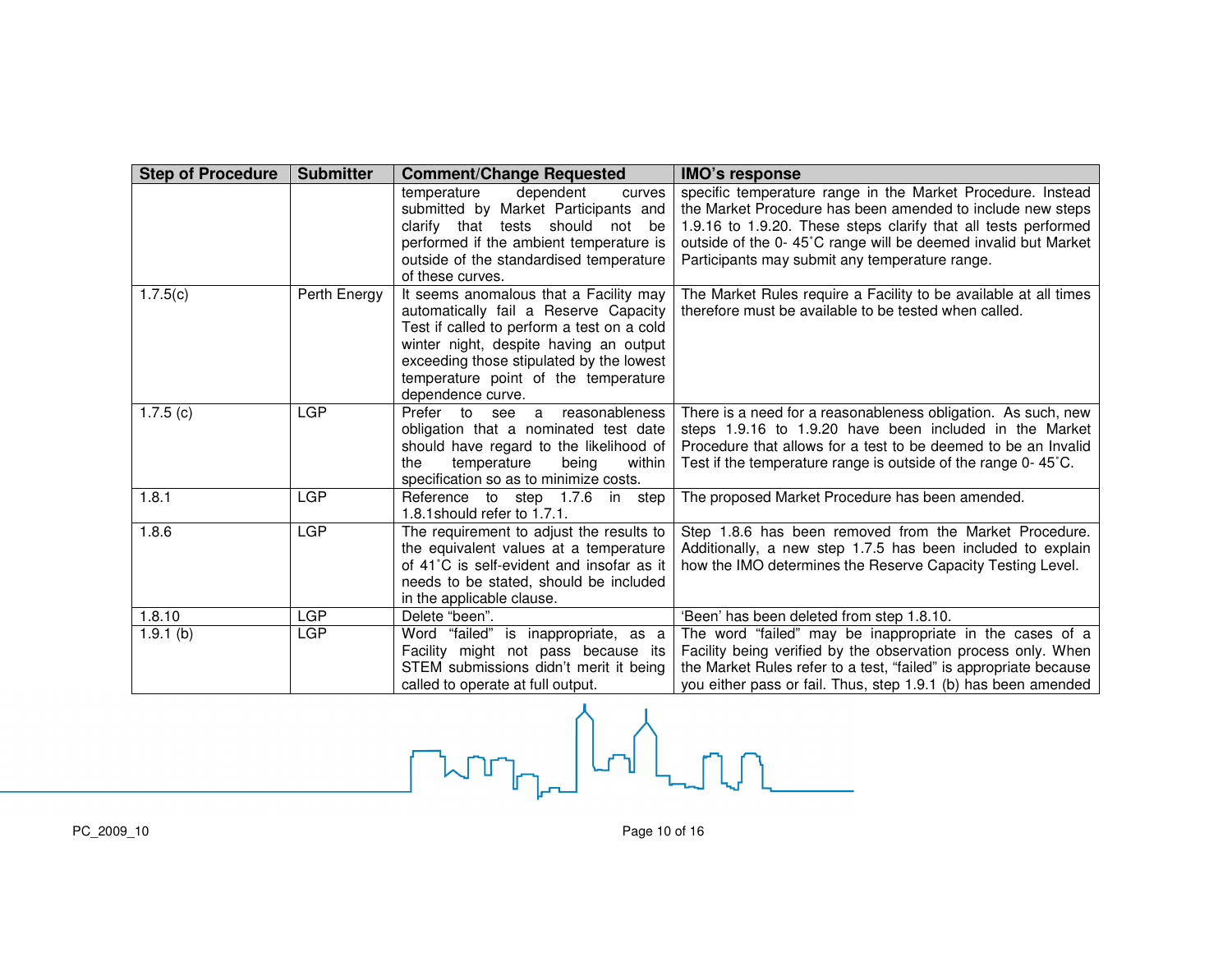| <b>Step of Procedure</b> | <b>Submitter</b> | <b>Comment/Change Requested</b>                                                                                                                                                                                                                                                                                                                               | <b>IMO's response</b>                                                                                                                                                                                                                                                                                                                                                                                                                                                                                                                                                   |
|--------------------------|------------------|---------------------------------------------------------------------------------------------------------------------------------------------------------------------------------------------------------------------------------------------------------------------------------------------------------------------------------------------------------------|-------------------------------------------------------------------------------------------------------------------------------------------------------------------------------------------------------------------------------------------------------------------------------------------------------------------------------------------------------------------------------------------------------------------------------------------------------------------------------------------------------------------------------------------------------------------------|
|                          |                  |                                                                                                                                                                                                                                                                                                                                                               | to read 'has not passed' instead of 'failed'.                                                                                                                                                                                                                                                                                                                                                                                                                                                                                                                           |
| 1.9.8 and 9              | <b>LGP</b>       | Eliminate the duplications in these<br>clauses and harmonise with step 1.9.11.                                                                                                                                                                                                                                                                                | The IMO agrees, but instead of harmonising step 1.9.8 and 9<br>with 1.9.11, clause 1.9.11 has been removed. This allows for<br>the procedure to still contain the different timing obligations on<br>the IMO depending on whether the test is passed or failed.                                                                                                                                                                                                                                                                                                         |
| 1.9.10                   | Perth Energy     | With the proposed changes a Market<br>Participant with a Facility that fails the<br>first test will have 5 Business Days less<br>to identify and rectify any problem that<br>might have caused the failure, ahead of<br>being ordered to perform a re-test.<br>Either retain 5 business days in step<br>1.9.6 and 1.9.8 or change the reference<br>in 1.9.10. | There is uncertainty around the number of days specified in<br>step 1.9.6 and 1.9.8. The IMO has always regarded these two<br>clauses as consecutive and not parallel and as such there is<br>10 business days in total for the IMO to determine a Facility as<br>either a pass or fail and then inform the Market Participant with<br>a copy of the results. The IMO has amended steps 1.9.6 and<br>1.9.8 to specify 10 Business Days in total to clarify.                                                                                                             |
| $1.9.14$ (a)             | <b>LGP</b>       | We perceive the reference to be<br>incorrect and unnecessary.                                                                                                                                                                                                                                                                                                 | The reference is incorrect and has been updated to step<br>1.9.14. The reference has been retained as it defines that the<br>Facility can only be re-tested once.                                                                                                                                                                                                                                                                                                                                                                                                       |
| 1.9.15                   | LGP              | Remove the several step references and<br>write it plainly instead.                                                                                                                                                                                                                                                                                           | The step references are necessary because there are different<br>time frames for a failed test in comparison to a passed test.<br>However, the IMO has redrafted the procedure step.                                                                                                                                                                                                                                                                                                                                                                                    |
| 1.9.16                   | <b>LGP</b>       | Reference is incorrect and unnecessary.                                                                                                                                                                                                                                                                                                                       | Step 1.9.16 is necessary as it reiterates what is in the Market<br>Rules, The reference to clause 4.25 is to clarify that the<br>reference is to Reserve Capacity Testing only.<br>There are settlement implications with this clause, in particular<br>the reference to energy scheduled in the test. Under clause<br>4.29.4 if a Facility fails a test twice then its Capacity Credits are<br>reduced under clause 4.25.4. In this case they must pay the<br>IMO refunds which affects settlement. As a result the IMO<br>considers this Procedure step is necessary. |

com<sub>pt</sub> del top is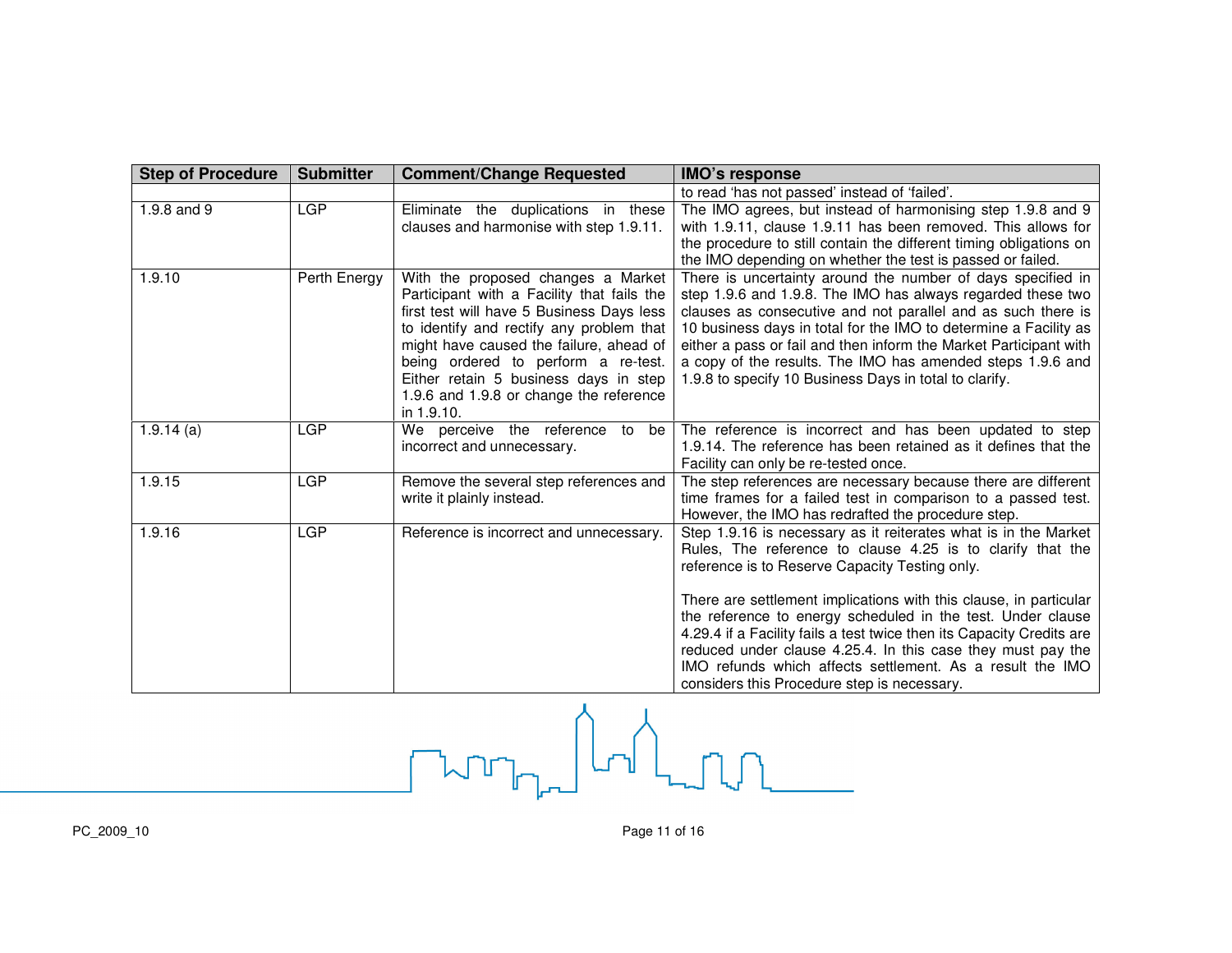| <b>Step of Procedure</b> | <b>Submitter</b> | <b>Comment/Change Requested</b>           | <b>IMO's response</b>                                              |
|--------------------------|------------------|-------------------------------------------|--------------------------------------------------------------------|
| 1.10.3                   | LGP              | Delete "(either in all or in part)"       | The Market Procedure has been amended to include this              |
|                          |                  |                                           | suggestion.                                                        |
| 1.12.2                   | <b>LGP</b>       | Delete "either in part of in total"       | The Market Procedure has been amended to include this              |
|                          |                  |                                           | suggestion.                                                        |
| General                  | Verve            | Doesn't seem to be any ability for        | Market Participants should be able to request a review of          |
|                          | Energy           | participants to request a review of IMO's | IMO's decisions in relation to errors in transcript or calculation |
|                          |                  | decisions in relation to errors made in   | of data. A new step 1.10.6 has been included in the Market         |
|                          |                  | transcript or calculation of data against | Procedure to reflect this.                                         |
|                          |                  | temperature dependant curves.             |                                                                    |
|                          |                  |                                           | With over 90 Facilities expected to be operating in the WEM in     |
|                          |                  |                                           | 2011 the addition of this could cause large delays to              |
|                          |                  |                                           | processing of Reserve Capacity testing results and as such         |
|                          |                  |                                           | may lead to procedure and rule breaches. If this turns out to be   |
|                          |                  |                                           | the case the IMO may review the addition of this step.             |
| General                  | Verve            | For $1.7.5$ (b) and (c) to apply there    | The Market Procedure has been amended to allow the IMO to          |
|                          | Energy           | should be provisions in the procedure to  | deem a test invalid.                                               |
|                          |                  | allow the IMO to deem a test invalid.     |                                                                    |
| General                  | Verve            | Determination of the Relevant Level       | It is up to the Market Participant to adopt a risk strategy to     |
|                          | Energy           | does not account for other relevant       | mitigate the likelihood of failing a Reserve Capacity test under   |
|                          |                  | weather factors.                          | different weather conditions.                                      |
| General                  | Verve            | No allowance is made for uncertainty in   | Accounting for uncertainty in the assessment of Reserve            |
|                          | Energy           | the assessment of Reserve Capacity.       | Capacity is inappropriate as the IMO needs to ensure               |
|                          |                  |                                           | reliability.                                                       |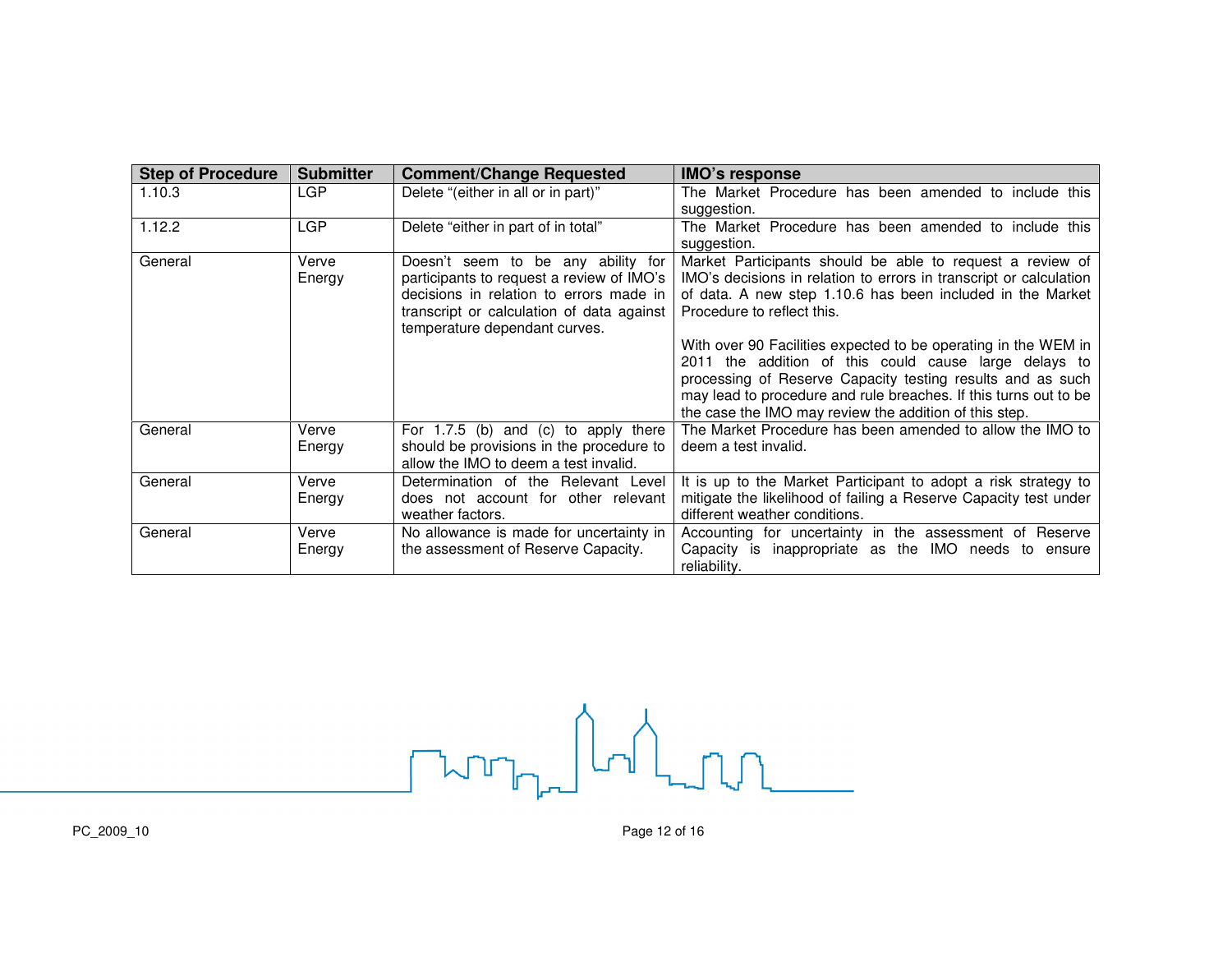# **3.3 Public Workshop**

No Public Workshop was held in relation to this Procedure Change Proposal.

# **4. THE IMO'S ASSESSMENT**

In determining whether to accept the Procedure Change Proposal, the IMO has assessed the Procedure Change Proposal in light of clauses 2.9.3 (a) of the Market Rules.

Market Rules 2.9.3 (a) outlines that Market Procedures must be:

- developed, amended or replaced in accordance with the process in the Market Rules;
- consistent with the Wholesale Market Objectives; and
- consistent with the Market Rules, the Electricity Industry Act and Regulations.

Additionally, clause 2.10.13 states that the Procedure Change Report prepared by the IMO must contain the following:

- the wording of the proposed Market Procedure or amendment to or replacement for the Market Procedure;
- the reason for the proposed Market Procedure or amendment to or replacement for the Market Procedure;
- all submissions received before the due date, a summary of those submissions and the response of the IMO or System Management, as applicable, to any issues raised;
- a summary of the views of the Market Advisory Committee (MAC); and
- a proposed date and time for the Market Procedure or amendment to or replacement to commence, which must allow sufficient time, in the IMO's opinion, after the date of publication for Rule Participants to implement changes required by it.

The IMO's assessment is outlined in the following sections.

#### **4.1 Wholesale Market Objectives**

In accordance with clause 2.9.3(a) ii. of the Market Rules, Market Procedures must be consistent with the Wholesale Market Objectives. The IMO considers that the Market Procedure, as a whole, if amended will be consistent with the Wholesale Market Objectives.

|     | <b>Wholesale Market Objective</b>                                                                                                                                            | <b>Consistent with</b><br>objective |  |
|-----|------------------------------------------------------------------------------------------------------------------------------------------------------------------------------|-------------------------------------|--|
| (a) | to promote the economically efficient, safe and reliable production<br>and supply of electricity and electricity related services in the South<br>West interconnected system | Yes                                 |  |
|     |                                                                                                                                                                              |                                     |  |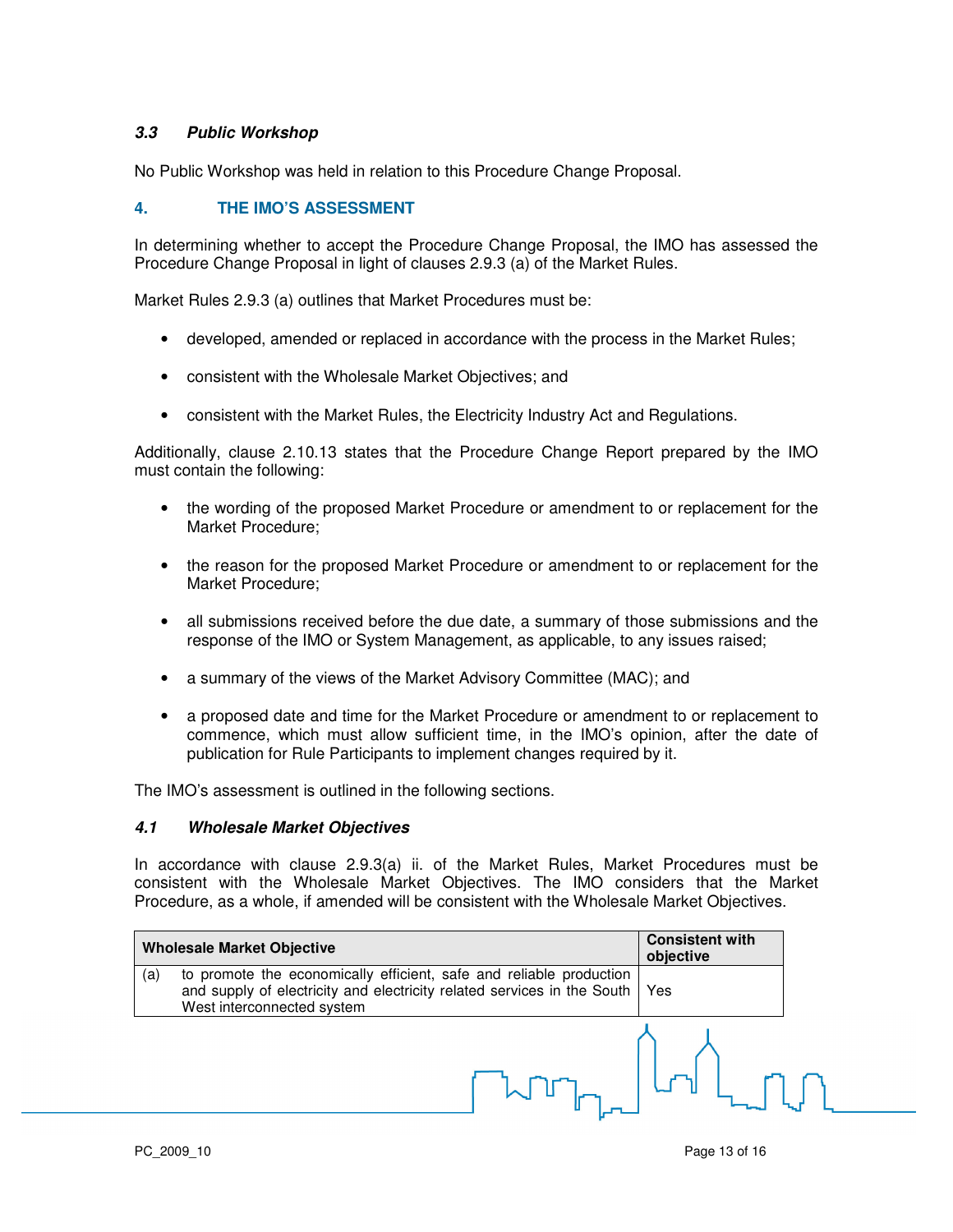|     | <b>Wholesale Market Objective</b>                                                                                                                                                                                                                            | <b>Consistent with</b><br>objective |
|-----|--------------------------------------------------------------------------------------------------------------------------------------------------------------------------------------------------------------------------------------------------------------|-------------------------------------|
| (b) | to encourage competition among generators and retailers in the<br>South West interconnected system, including by facilitating efficient<br>entry of new competitors                                                                                          | Yes                                 |
| (c) | to avoid discrimination in that market against particular energy<br>options and technologies, including sustainable energy options and<br>technologies such as those that make use of renewable resources or<br>that reduce overall greenhouse gas emissions | Yes                                 |
| (d) | to minimise the long-term cost of electricity supplied to customers<br>from the South West interconnected system                                                                                                                                             | Yes                                 |
| (e) | to encourage the taking of measures to manage the amount of<br>electricity used and when it is used                                                                                                                                                          | Yes                                 |

Further, the IMO considers that the steps of the Market Procedure, if amended, are drafted in such as way that the Market Procedure would better address Wholesale Market Objective (a):

| Impact                                                | <b>Wholesale Market Objectives</b> |
|-------------------------------------------------------|------------------------------------|
| Allow the Market Rules to better<br>address objective | а                                  |
| Consistent with objective                             | b, c, d, e                         |
| Inconsistent with objective                           |                                    |

(a) to promote the economically efficient, safe and reliable production and supply of electricity and electricity related services in the South West Interconnected System

Further clarification of the process taken by the IMO to test a Facility's ability to meet its Reserve Capacity Obligations will ensure efficient and reliable production and supply of electricity by allowing greater transparency in the testing process.

## **4.2 Wholesale Market Rules, the Electricity Industry Act and Regulations**

The IMO considers that the proposed new Market Procedure for Reserve Capacity Testing is consistent as a whole, with the Market Rules, the Electricity Industry Act and Regulations.

The IMO also considers that the proposed amended Market Procedure is consistent with all other Market Procedures.

#### **4.3 Views expressed in submissions**

The IMO received three submissions from LGP, Perth Energy and Verve Energy. The IMO's responses to the issues raised during submissions are provided in section 3.2 of this report.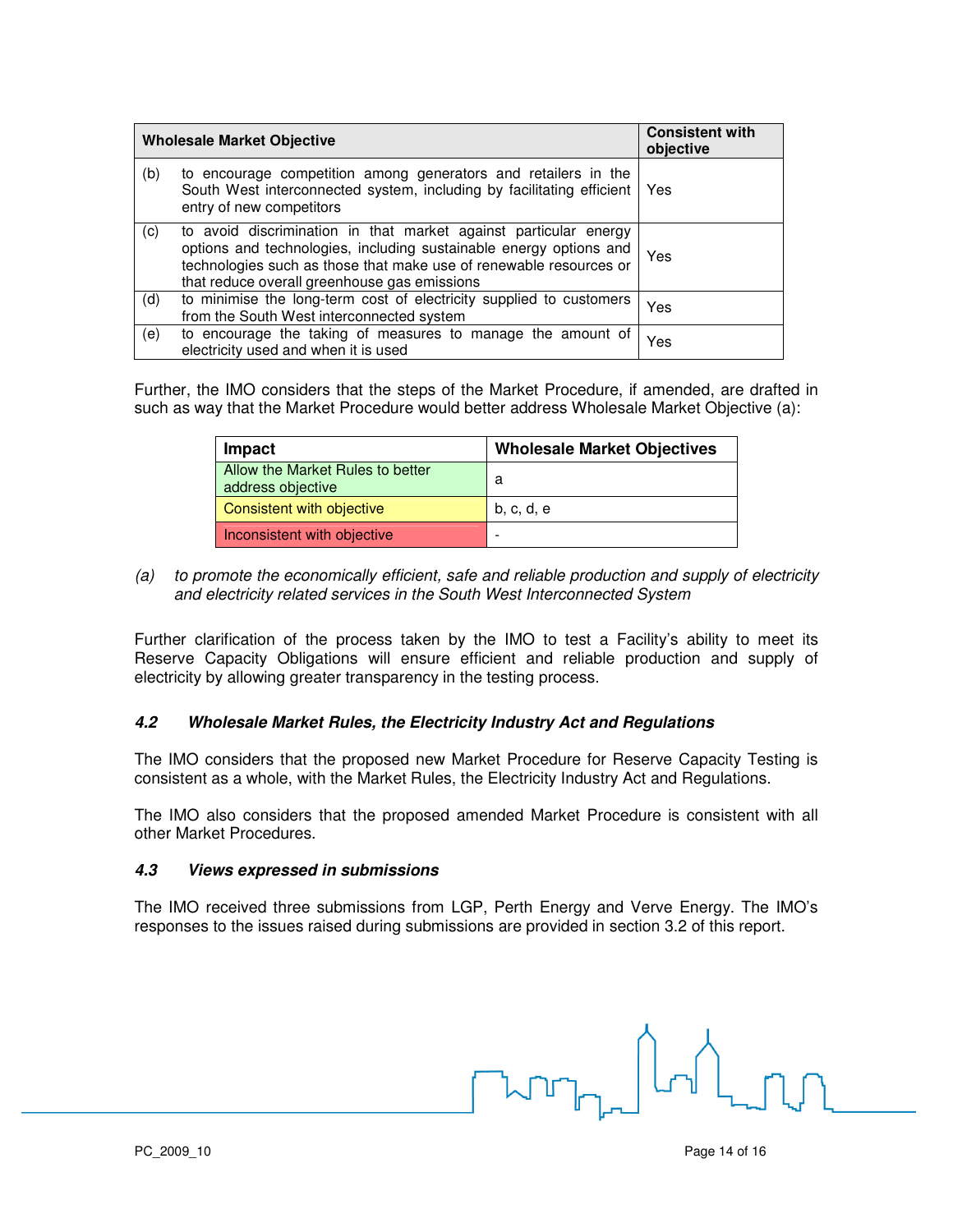# **4.4 Implementation of the Market Procedure**

The amended Market Procedure will not require Rule Participants or the IMO to implement any procedural or system amendments before it can commence.

As previously indicated, the updates required for consistency with the Rule Change Proposal: Demand Side Management Operational Issues (RC\_2008\_20) will not commence until 1 October 2010. To ensure that the amended Market Procedure is both clear and understandable, the IMO considers it appropriate to commence the proposed amendments in two parts:

- 8:00am on 1 June 2010 for the initial changes (Version 2); and
- 8:00am on 1 October 2010 for the changes required for consistency with the Amending Rules resulting from RC\_2008\_20 (Version 3).

The IMO considers that this will allow Rule Participants sufficient time from the date of publication of this Procedure Change Report to ensure compliance with the amended Market Procedure.

## **4.5 Views of the Market Advisory Committee**

The MAC did not meet to discuss the proposed Market Procedure. The proposed amendments were however discussed at the IMO Market Procedures Working Group on 13 August 2009.

The Working Group was in general support of the proposed amendments to the Market Procedure. The Working Group did however make a number of recommendations which were adopted by the IMO prior to formally submitting the proposal into the process. Further details of the agreed amendments to the Market Procedure are outlined in the meeting minutes available on the IMO's website: http://www.imowa.com.au/IMO-Procedures-Working-Group.

## **5. THE IMO'S DECISION**

The IMO's decision is to approve the proposed Market Procedure for Reserve Capacity Testing as proposed in the Procedure Change Proposal and updated following the public consultation process.

The IMO has made its decision on the basis that the amended Market Procedure for the determination of Maximum Reserve Capacity Price:

- is consistent with the Wholesale Market Objectives;
- improves consistency with the Market Rules, Electricity Industry Act and Regulations; and
- requires no system changes prior to implementation.